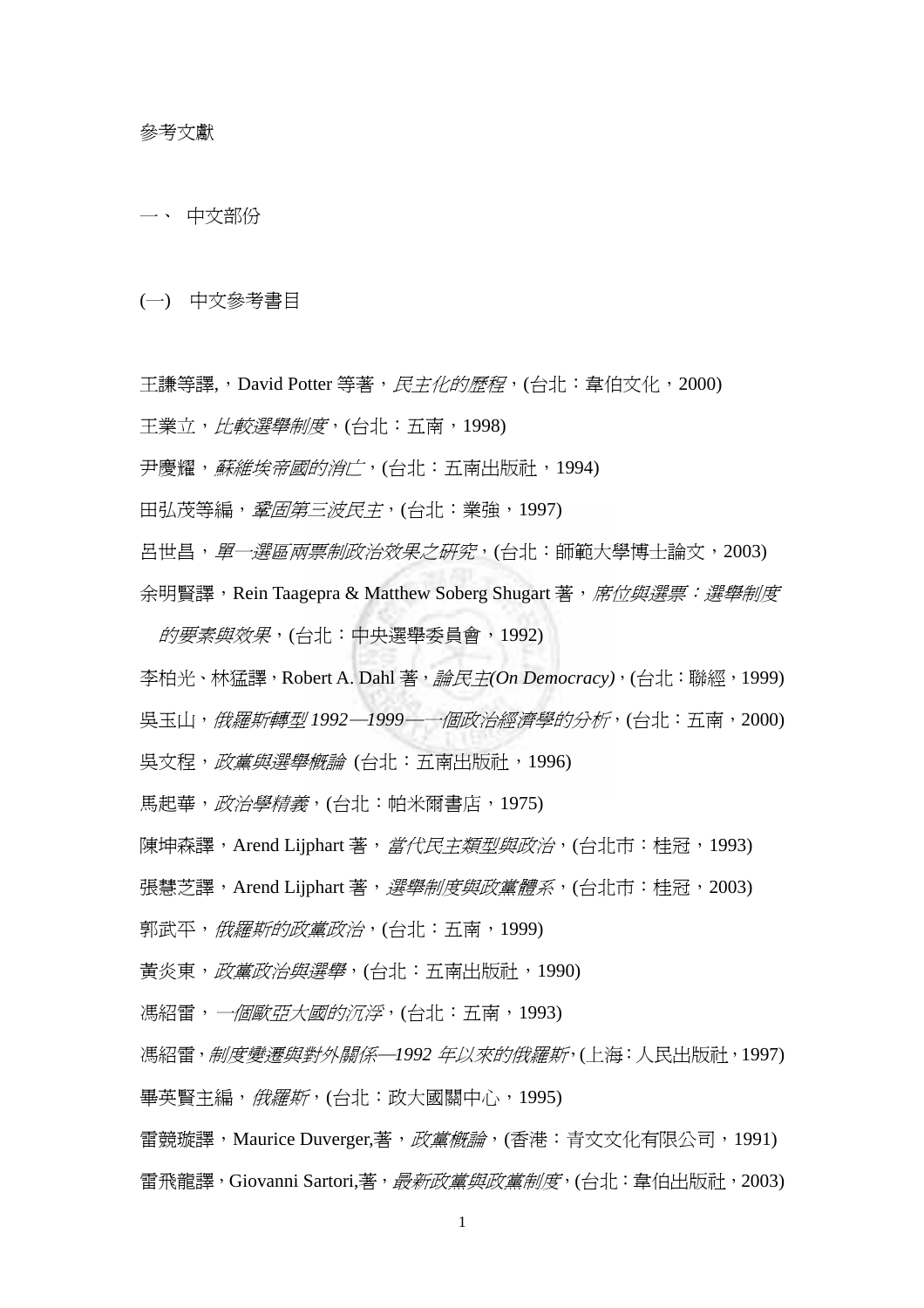雷飛龍譯, Giovanni Sartori 著, *比較憲政工程*, (台北市:編譯館, 1998)

雷飛龍, 政黨與政黨制度之研究, (台北: 韋伯出版社, 2002)

趙春山, 蘇聯領導權力的轉移一從列寧到戈巴契夫, (台北: 桂冠圖書, 1990)

蔡百銓譯, David Mackenzie & Michael W. Curran 著, 俄羅斯·蘇聯·與其後的

歷史,(台北:編譯館,1995)

- 劉向文、宋雅芳,*俄羅斯聯邦憲政制度*,(北京:法律出版社,1999)
- 劉向文, *俄國政府與政治*, (台北: 五南出版社, 2002)
- 謝復生, 政黨比例代表制, (台北:理論與政策雜誌, 1992)
- 薛君度、陸南泉編, *新俄羅斯:政治·經濟·外交*, (北京: 中國社會科學出版 社,1997)

(二) 中文期刊資料

- 王立新,「試析轉軌時期俄羅斯的政黨制度」,世界經濟與政治論壇,1999 年第 5 期,頁29。
- 王正泉,「杜馬風波使俄共遭到挫折」, 俄羅斯研究, 2002年第3期。
- 王定士,「俄羅斯千禧年總統選舉研究」,中山人文社會科學期刊,第8卷第2 期, 2000年12月), 百50。
- 王業立,「若法國大選模式用在台灣」,中國時報,1995年四月二十九日,版十 一。
- 句毅,「轉形時期俄羅斯總統選舉的基本特徵及其成因」, *俄羅斯中亞東歐研究*, 2003 年第 5 期,頁 8-9。
- 李酉潭,「民主鞏固或崩潰:俄羅斯與台灣之觀察」,台俄民主鞏固與深化:普欽 與陳水扁總統第二任期面對的挑戰與契機,(台北:政大俄研所研討會議手冊,  $2005)$ ,頁 $18$ 。
- 李春隆,「當代俄羅斯政黨產生的初期狀況及特點」, 東北亞論壇, 1998年第2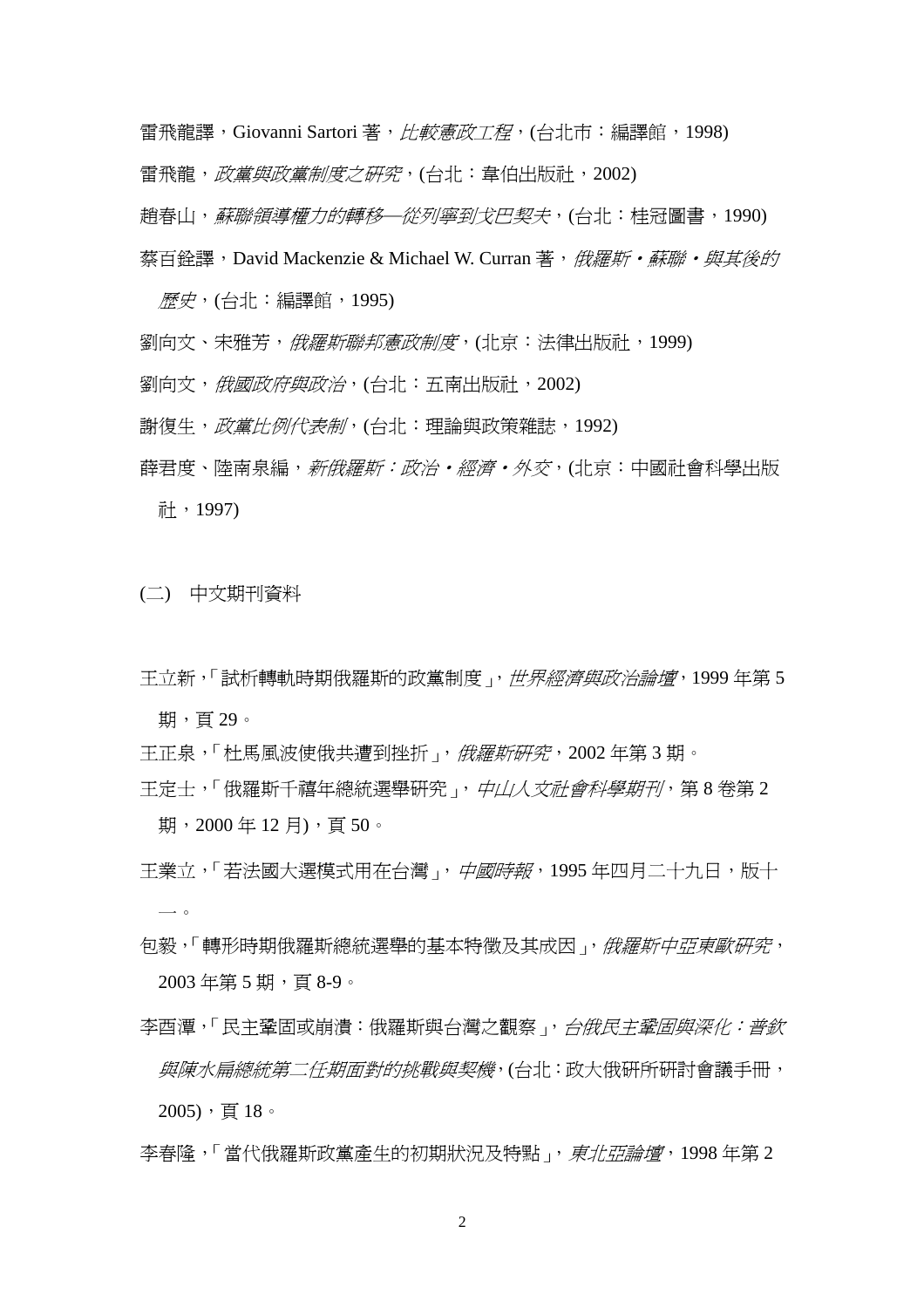期,頁 71-72。

吳東野,「單一選區兩票制選舉方法之探討─德國、日本、俄羅斯選舉之實例比

較」,選舉研究,第三卷第一期,1996年5月,百81-82。

- 周陽山,「總統制、議會制、半總統制與政治穩定」,問題與研究,第 35 卷第八 期,1996年8月,百56。
- 胡建,「國家杜馬,誰執牛耳—俄國家杜馬選舉前各派政治力量的分析 」, *國際展* 望,第 18 期,1999 年,頁 13-14。

胡昊,「俄羅斯國家杜馬選舉後的政局」, *世界縱橫*, 2000 年 1 月, 頁 16-17。 胡昊,「俄主要政黨:心態迥異 各有打算」, 當代世界, 2004年第3期, 頁8。 陸南泉,「普京執政以來俄羅斯經濟形勢分析」, 國際觀察, 2004年第4期, 頁

15。

- 郭武平,「俄羅斯總統選情探析」,問題與研究,第 35 卷第 5 期, 1996年 5 月, 頁 53-54。
- 畢英賢,「俄羅斯國會改選之研析」, 問題與研究, 第35 卷第4期, 1996年4月, 頁 34。
- 畢英賢,「俄羅斯總統選舉與政策動向」,*問題與研究*,第 35 卷第 8 期,1996 年 8 月,頁 3-4。
- 鄭羽、龐大鵬,「第四屆杜馬選舉及其對俄羅斯政局的影響」,和平與發展,2004 年第 1 期,頁 33-34。

劉俊燕,「俄羅斯國家杜馬選舉:鹿死誰手」, *國際觀察*, 2003 年 11 月, 頁 14-15。 戴隆斌,「俄羅斯杜馬選舉後的政黨政治格局及其影響」, 當代世界與社會主義, 2004 年第一期,頁 99。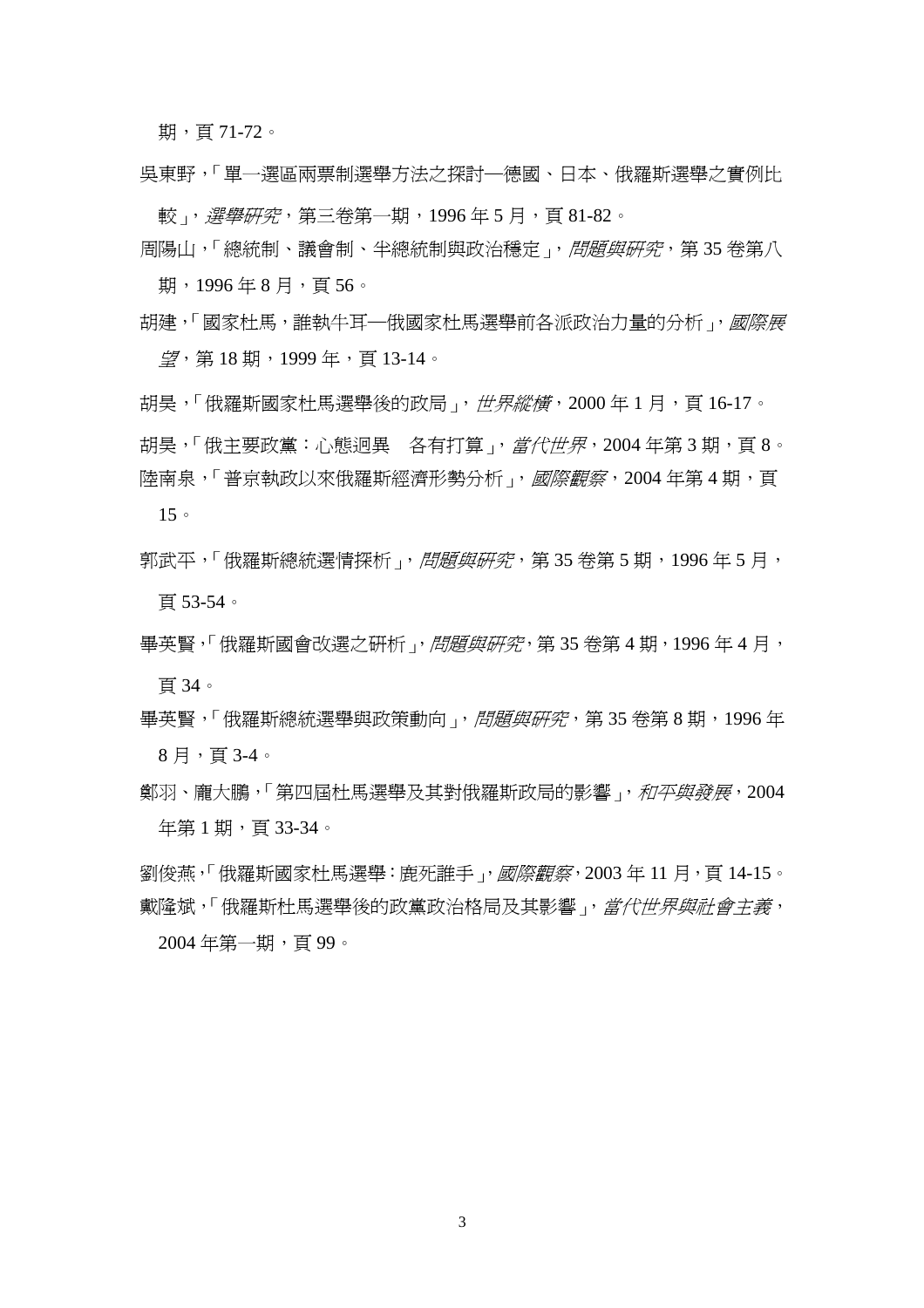(一) 英文參考書目

- Birch, Sarah, et al., *Embodying Democracy: Electoral System Design in Post-Communist Europe*, (New York : Palgrave Macmillan, 2002)
- Colton, Timothy J. & Hough, Jerry F., eds, *Growing Pains: Russian Democracy and the Election of 1993*, (Washington D.C.: Brookings, 1998)
- Colton, Timothy J. and McFaul, Michael, *Popular Choice and Managed Democracy: the Russian Elections of 1999 and 2000* (Washington D.C.: Brookings Institution, 2003)
- Hough, Jerry F., et al., *The 1996 Russian Presidential Election* (Washington D.C.: The Brookings Institution Press, 1996)
- Lijphart, Grofmanand (eds.), *Electoral Laws and their Political Consequences* (New York: Agathon Press, 1986)
- McFaul, Michael, *Russia's Unfinished Revolution: Political Change from Gorbachev to Putin* (Ithaca, NY: Cornell University Press, 2001)
- McFaul, Michael, et al., *Between Dictatorship and Democracy*, (Washington D.C.: Carnegie, 2004)
- Nichols, Thomas M., *The Russian Presidency: Society and Politics in the Second Russian Republic*, (N.Y.: St. Martin's Press, 1999)
- Remington, Thomas F., *Politics in Russia*, (New York: Pearson, 2004)
- Rose, Richard & Munro, Neil, *Elections without Order: Russia' Challenge to Vladimir Putin*. (U.K.: Cambridge University Press, 2002)
- Ross, Cameron, eds., *Russian Politics under Putin*, (Manchester: Manchester University Press, 2004)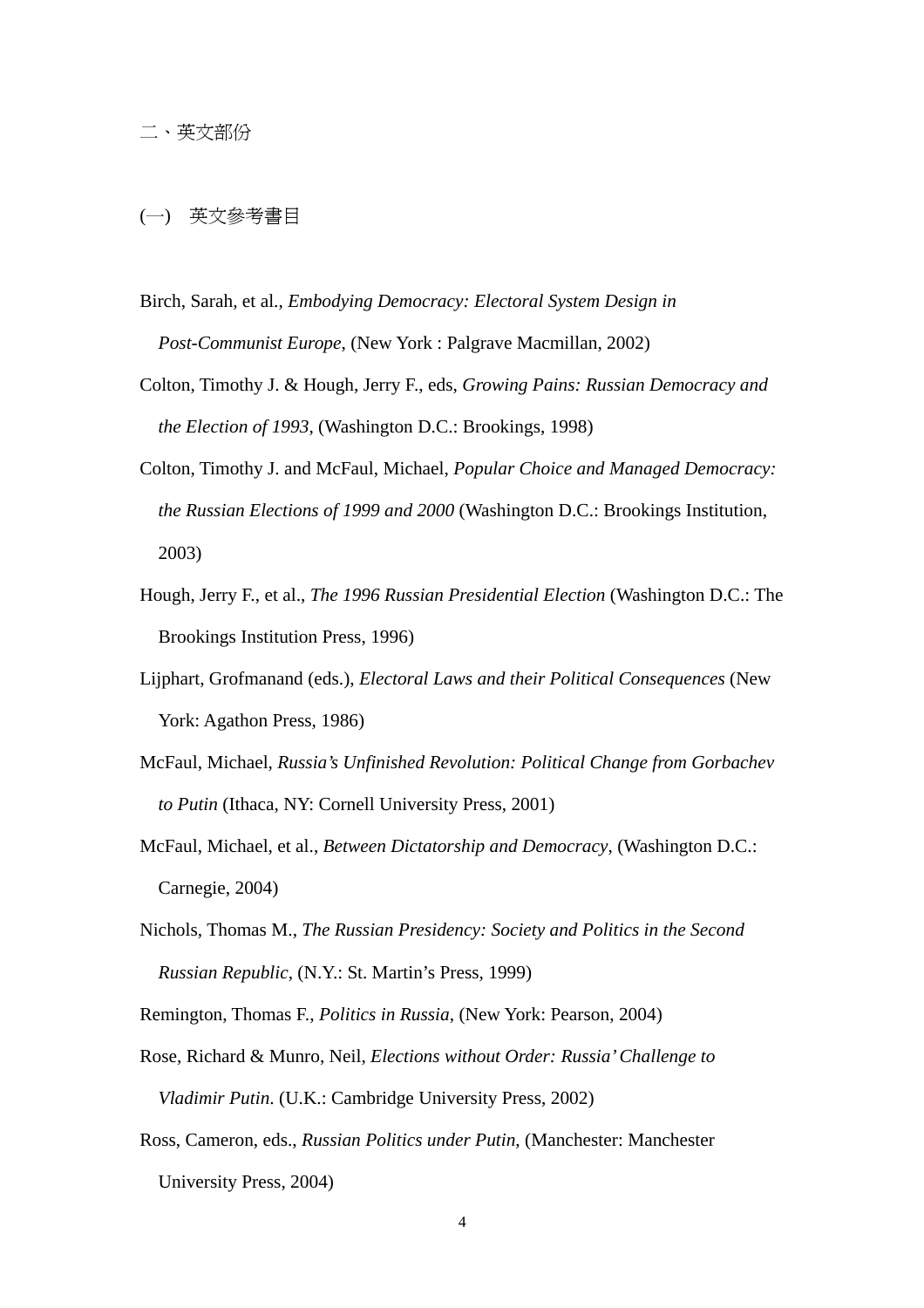- Shugart, Matthew Soberg and Wattenberg, Marin P., *Mixed-Member Electoral Systems: The Best of Both Worlds?* ( UK.: Oxford University Press, 2001)
- *The Constitution of the Russian Federation*, (Helsinki: Finnish Lawyers' Publishing, 1994)
- White, Stephen, et al. eds. *Development in Russia Politics*, (United States: Duke University, 2001)

## (二) 英文期刊參考資料

- Aslund, Anders, "The Russian President's Second Term Disaster," *Weekly Standard*, Jan 17 2005.
- Colton, Timothy J. and McFaul, Michael, "Reinventing Russia's Party of Power: Unity and the 1999 Duma Election," *Post-Soviet Affairs*, 2000, vol. 16, 3, pp.206-7.
- Hahn, Gordon, "Managed Democracy? Building Stealth Authoritarianism in St. Petersburg," *Demokratizatsiya*, (Washington: vol.12 iss.2, 2004)
- Hale, Henry E., Michael McFaul, and Timothy J. Colton, "Putin and the Delegative Democracy Trap: Evidence from Russia's 2003-04 Elections," *Post-Soviet Affairs*, vol.20 no.4 2004
- McFaul, Michael & Petrov, Nikolai, "What the Elections Tell Us," *Journal of Democracy*, vol. 15, no. 3, July 2004.
- Moser, Robert, "The Impact of the Electoral System on Post-Communist Party Development: the Case of the 1993 Russian Parliamentary Elections", *Electoral Studies*, vol. 14, no. 4 (1995), pp.377-98.
- *New York Times*. (Late Edition). New York, N.Y.:Mar 23, 2004. pg. A.4.
- O'Donnell, Guillermo, "Delegative Democracy," *Journal of Democracy*, (Baltimore: vol.7 no. 4 ,1994)
- Shevtsova, Lilia, "The Limits of Bureaucratic Authoritarianism," *Journal of*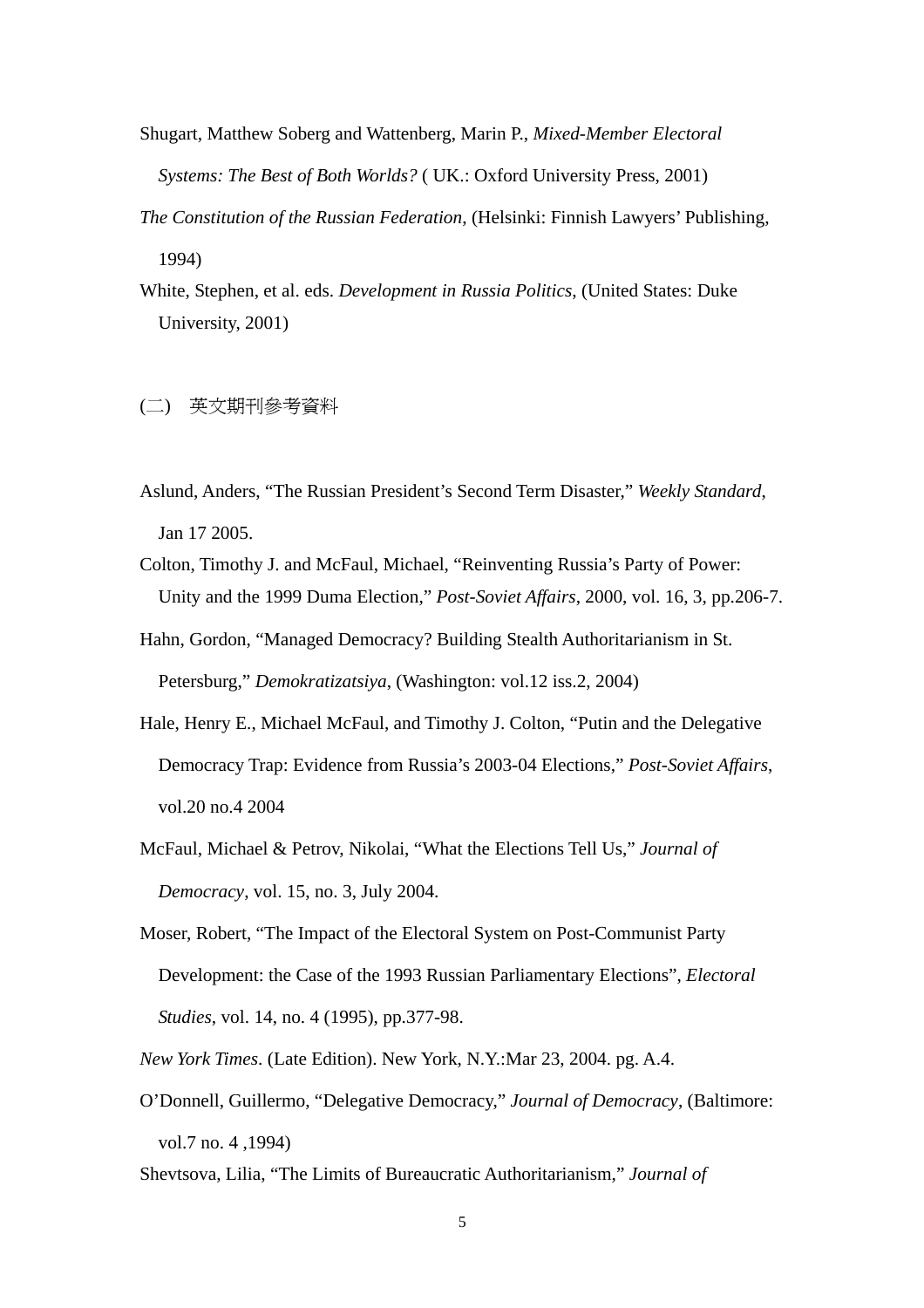*Democracy*, (Baltimore: vol.15 no. 3, 2004)。

*The Economist*, Vol.369, Iss. 8354 Dec. 13, 2003,. p.22.